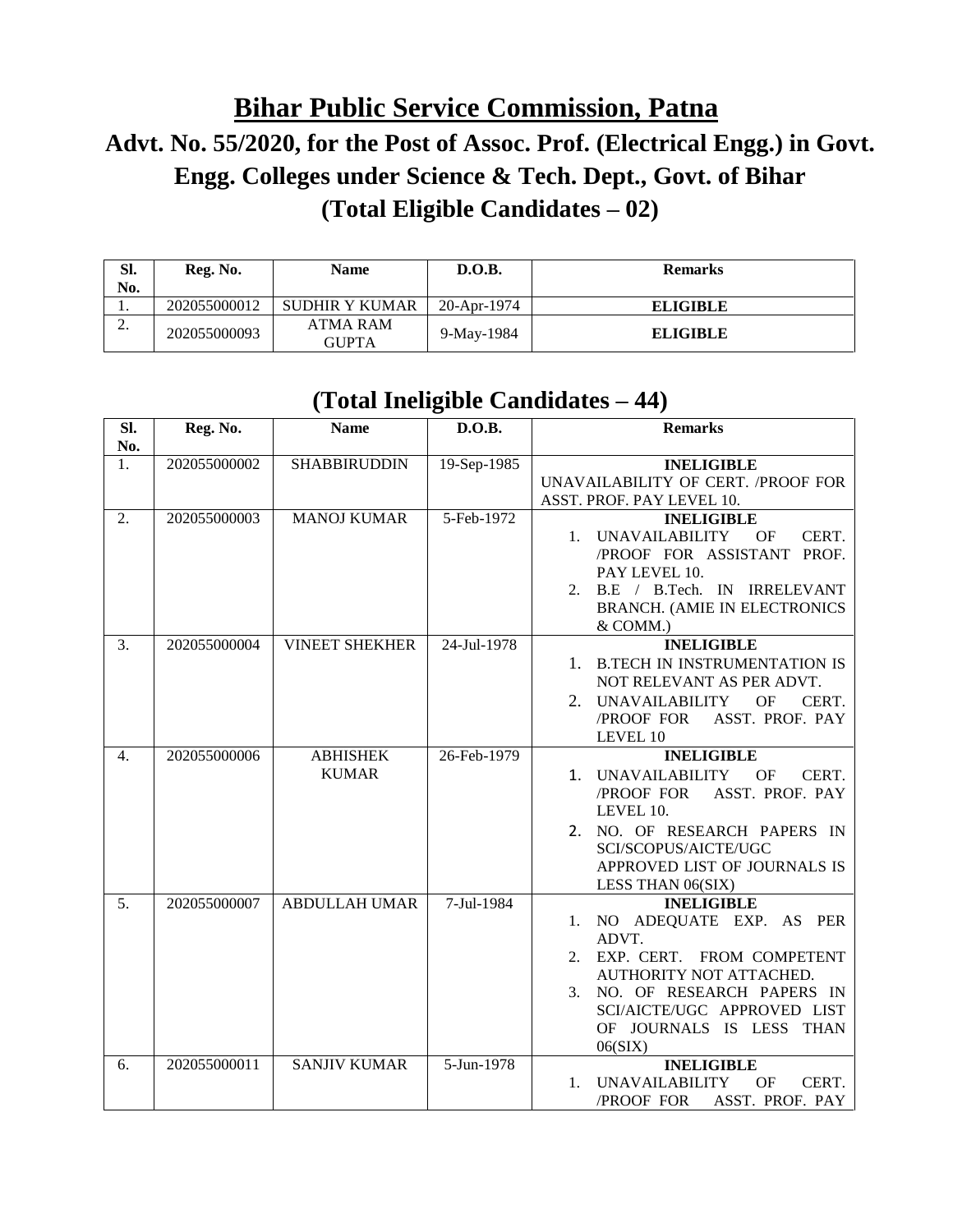| 7.  | 202055000013 | <b>DHARMBIR</b><br><b>PRASAD</b>     | 10-Mar-1986   | LEVEL 10.<br>EXP. CERT. FROM COMPETENT<br>2.<br><b>AUTHORITY</b><br><b>ATTACHED</b><br><b>NOT</b><br>(IFTM).<br>3. UNAVAILABILITY OF POST Ph.D<br><b>EXPERIENCE</b><br><b>INELIGIBLE</b><br>1. POST Ph.D EXPERIENCE IS LESS<br>THAN 02 YRS.<br>2. UNAVAILABILITY<br>CERT.<br>OF<br>/PROOF FOR ASSISTANT PROF.<br>PAY LEVEL 10.<br>3.<br>JOURNALS NOT ATTACHED |
|-----|--------------|--------------------------------------|---------------|---------------------------------------------------------------------------------------------------------------------------------------------------------------------------------------------------------------------------------------------------------------------------------------------------------------------------------------------------------------|
| 8.  | 202055000014 | <b>RAJIV RANJAN</b>                  | $27-Sep-1975$ | <b>INELIGIBLE</b><br>1. JOURNALS NOT ATTACHED.<br>2. UNAVAILABILITY<br>OF<br>CERT.<br>/PROOF FOR ASST. PROF. PAY<br>LEVEL 10.                                                                                                                                                                                                                                 |
| 9.  | 202055000018 | <b>RAMJEE PRASAD</b><br><b>GUPTA</b> | 20-Jun-1974   | <b>INELIGIBLE</b><br>OF<br><b>RESEARCH</b><br>NO.<br><b>PAPERS</b><br>IN<br>SCI/AICTE/UGC<br><b>APPROVED</b><br>LIST<br>OF<br>JOURNALS IS LESS THAN 06(SIX)                                                                                                                                                                                                   |
| 10. | 202055000019 | NEEL KAMAL                           | 1-Feb-1974    | <b>INELIGIBLE</b><br>1. POST Ph.D EXPERIENCE LETTER<br>HAS NOT BEEN PROVIDED.<br>NO. OF RESEARCH PAPERS IN<br>2.<br>SCI/AICTE/UGC APPROVED LIST<br>OF JOURNALS IS LESS THAN<br>06(SIX).<br>M.TECH, IN ELECTRICAL POWER,<br>3.<br>MACH. & DRIVES, IS<br><b>NOT</b><br>RELEVANT AS PER ADVT.                                                                    |
| 11. | 202055000020 | <b>NAQUI ANWER</b>                   | 6-Nov-1979    | <b>INELIGIBLE</b><br>1. POST Ph.D EXPERIENCE LETTER<br>HAS NOT BEEN ENCLOSED.<br>2. UNAVAILABILITY<br>CERT.<br>OF<br>/PROOF FOR PAY LEVEL 10(AL-<br>FALAH UNIV.)<br>NO. OF RESEARCH PAPERS IN<br>3.<br>SCI/SCOPUS/AICTE/UGC<br>APPROVED LIST OF JOURNALS IS<br>LESS THAN 06(SIX)                                                                              |
| 12. | 202055000022 | <b>JITENDRA KUMAR</b>                | 15-Aug-1979   | <b>INELIGIBLE</b><br>POST Ph.D EXP. IS LESS THAN 2<br>1.<br>YRS.<br>JOURNALS NOT ATTACHED.<br>2.<br>3. UNAVAILABILITY OF CERT.<br>/PROOF FOR ASSTT. PROF. PAY<br>LEVEL 10.                                                                                                                                                                                    |
| 13. | 202055000023 | PRAKASH KUMAR                        | 21-Jul-1987   | <b>INELIGIBLE</b><br>POST Ph.D EXP. NOT SUBMITTED.<br>1.<br>UNAVAILABILITY OF CERT. /PROOF<br>2.<br>FOR ASST. PROF. PAY LEVEL 10.<br>NO.<br>OF.<br>RESEARCH<br><b>PAPERS</b><br>3.<br>$_{\rm IN}$<br>SCI/SCOPUS/AICTE/UGC<br><b>APPROVED</b><br>LIST OF JOURNALS IS LESS THAN<br>06(SIX)                                                                      |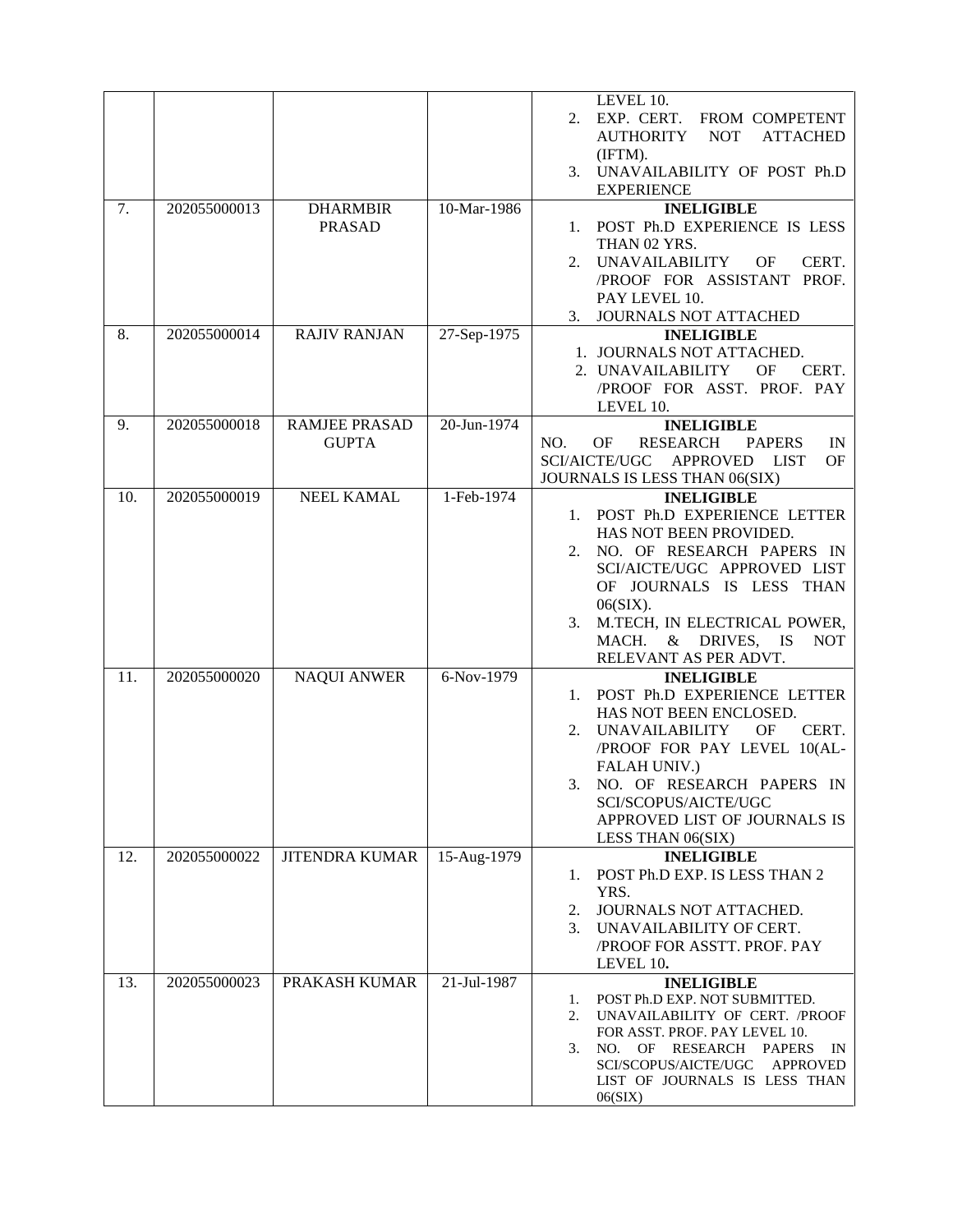| 14. | 202055000024 | <b>BHAGWAN SHREE</b>  | 18-Feb-1962 | <b>INELIGIBLE</b>                                      |
|-----|--------------|-----------------------|-------------|--------------------------------------------------------|
|     |              | RAM                   |             | 1. NO. OF RESEARCH PAPERS IN SCI/                      |
|     |              |                       |             | AICTE/UGC APPROVED LIST OF                             |
|     |              |                       |             | JOURNALS IS LESS THAN 06(SIX)                          |
|     |              |                       |             | 2. UNAVAILABILITY OF CERT. /PROOF                      |
|     |              |                       |             | FOR ASST. PROF. PAY LEVEL 10.                          |
|     |              |                       |             | EXP. CERT.<br><b>NOT</b><br>3. POST Ph.D               |
|     |              |                       |             | <b>ATTACHED</b>                                        |
| 15. | 202055000025 | <b>RANJEET KUMAR</b>  | 20-Feb-1990 | <b>INELIGIBLE</b>                                      |
|     |              |                       |             | 1. NO BASIC QUALIFICATION (NO<br>Ph.D                  |
|     |              |                       |             | NO ADEQUATE EXP. AS PER<br>2.                          |
|     |              |                       |             | ADVT.                                                  |
| 16. | 202055000026 | <b>SUMIT</b>          | 9-Dec-1987  | <b>INELIGIBLE</b>                                      |
|     |              |                       |             | <b>QUALIFICATION</b><br>EDU.<br>IN<br>&<br>1.          |
|     |              |                       |             | <b>EXPERIENCE</b><br>CERTIFICATES,                     |
|     |              |                       |             | CANDIDATE'S NAME IS WRITTEN                            |
|     |              |                       |             | AS SUMIT, BUT IN PUBLICATIONS                          |
|     |              |                       |             | <b>THE</b><br><b>NAME</b><br><b>HAS</b><br><b>BEEN</b> |
|     |              |                       |             | MENTIONED AS SUMIT SAROHA.                             |
|     |              |                       |             | 2. POST Ph.D EXPERIENCE CERT.                          |
|     |              |                       |             | HAS NOT BEEN PROVIDED.                                 |
|     |              |                       |             | <b>UNAVAILABILITY</b><br><b>OF</b><br>CERT.<br>3.      |
|     |              |                       |             | /PROOF FOR ASST. PROF. PAY                             |
|     |              |                       |             | LEVEL 10.                                              |
| 17. | 202055000027 | RAHUL AGRAWAL         | 20-Oct-1978 | <b>INELIGIBLE</b>                                      |
|     |              |                       |             | Ph.D<br>1. POST<br><b>EXPERIENCE</b>                   |
|     |              |                       |             | CERTIFICATE HAS NOT BEEN<br><b>PROVIDED</b>            |
|     |              |                       |             | IN EXPERIENCE CERTIFICATE BY<br>2.                     |
|     |              |                       |             | <b>INSTITUTE</b><br><b>VIDYA</b><br>OF                 |
|     |              |                       |             | <b>TECHNOLOGY</b><br>$\&$<br><b>SCIENCE</b>            |
|     |              |                       |             | M.TECH. DURATION COINCIDES                             |
|     |              |                       |             | WITH EXPERIENCE DURATION.                              |
|     |              |                       |             | NO. OF RESEARCH PAPERS IN<br>3.                        |
|     |              |                       |             | SCI/AICTE/UGC APPROVED LIST                            |
|     |              |                       |             | OF JOURNALS IS LESS THAN                               |
|     |              |                       |             | 06(SIX)                                                |
| 18. | 202055000029 | <b>DASAREDDY</b>      | 1-Jul-1980  | <b>INELIGIBLE</b>                                      |
|     |              | <b>MOHAN REDDY</b>    |             | 1. NO. OF RESEARCH PAPERS IN                           |
|     |              |                       |             | SCI/AICTE/UGC APPROVED LIST                            |
|     |              |                       |             | OF JOURNALS IS LESS THAN                               |
|     |              |                       |             | 06(SIX)                                                |
|     |              |                       |             | <b>UNAVAILABILITY</b><br>CERT.<br>OF.<br>2.            |
|     |              |                       |             | /PROOF FOR ASST. PROF. PAY                             |
| 19. | 202055000031 | <b>SASWATI KUMARI</b> | 30-Jun-1980 | LEVEL 10.<br><b>INELIGIBLE</b>                         |
|     |              | <b>BEHERA</b>         |             | 1. Ph.D DEGREE CERTIFICATE NOT                         |
|     |              |                       |             | ENCLOSED.                                              |
|     |              |                       |             | 2. Ph.D IN YEAR 2020 (AS CLAIMED                       |
|     |              |                       |             | BY CANDIDATE). ORAL EXAM                               |
|     |              |                       |             | HELD ON 17.08.2020.                                    |
|     |              |                       |             | 3. NO REQ. POST Ph.D EXP.                              |
|     |              |                       |             | NO RESEARCH PUBLICATIONS.<br>4.                        |
| 20. | 202055000033 | <b>NAND KISHOR</b>    | 12-Jun-1988 | <b>INELIGIBLE</b>                                      |
|     |              | <b>GUPTA</b>          |             | M.TECH. FROM MNIT<br>JAIPUR<br>1.                      |
|     |              |                       |             | $(2010-2012),$<br>Ph.D<br>$(2012-16)$<br>&             |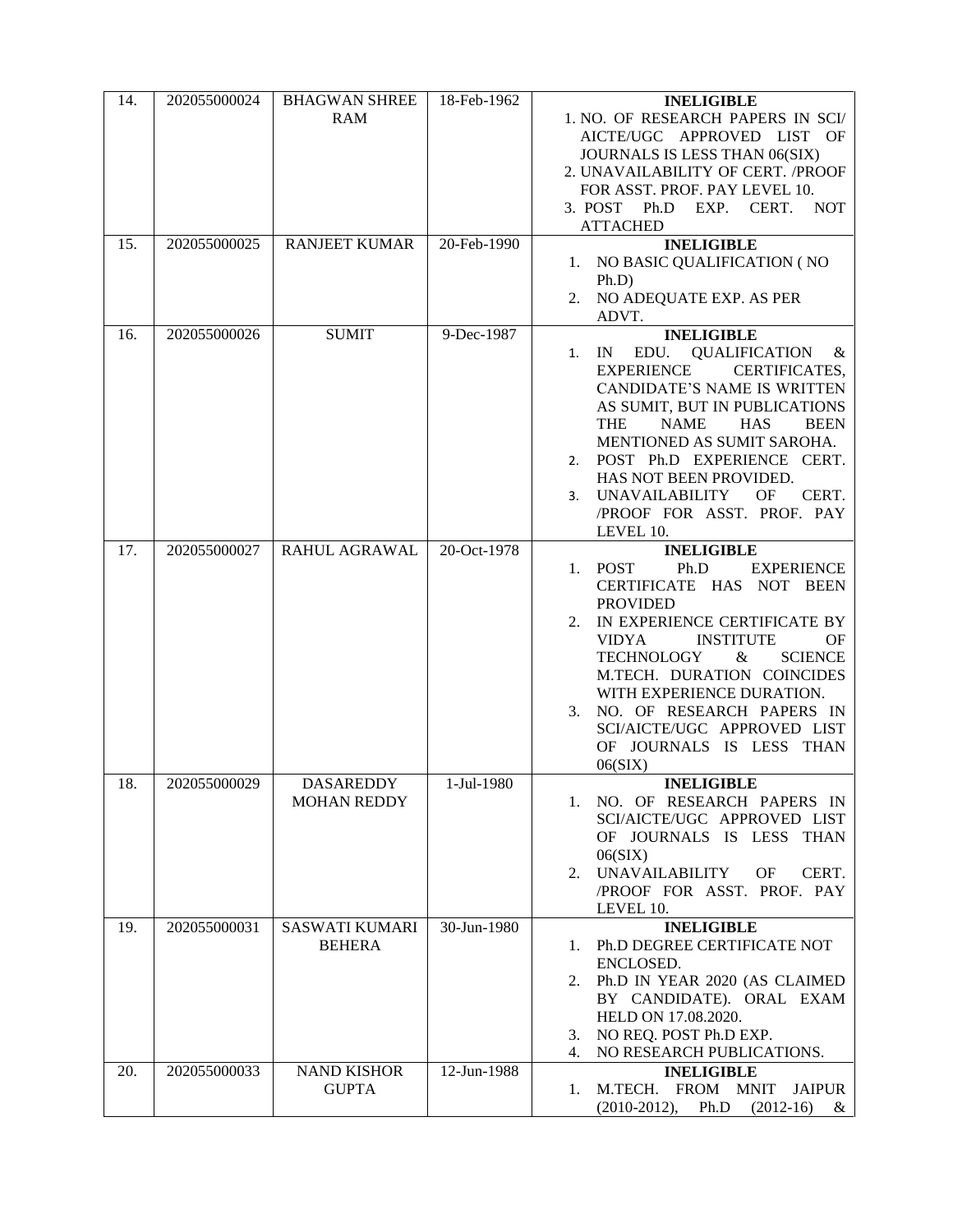|     |              |                                            |             | <b>EXPERIENCE</b><br><b>CERTIFICATE</b><br>PRODUCED DATED 01-07-2009 TO<br>03-01-2018 ARE COINCIDING.<br><b>UNAVAILABILITY</b><br>OF<br>CERT.<br>2.<br>/PROOF FOR ASST. PROF. PAY<br>LEVEL 10.<br>NO. OF RESEARCH PAPERS IN<br>3.<br>SCI/AICTE/UGC APPROVED LIST<br>OF JOURNALS IS LESS THAN<br>06(SIX)                                      |
|-----|--------------|--------------------------------------------|-------------|----------------------------------------------------------------------------------------------------------------------------------------------------------------------------------------------------------------------------------------------------------------------------------------------------------------------------------------------|
| 21. | 202055000041 | <b>KRISHNA</b><br><b>CHANDRA ROY</b>       | 19-Sep-1968 | <b>INELIGIBLE</b><br>1. NO<br>B.E/B.TECH.<br>(M.Sc.<br>ELECTRONICS IS NOT RELEVANT<br><b>BRANCH AS PER ADVT.)</b><br>NO. OF RESEARCH PAPERS IN<br>2.<br>SCI/AICTE/UGC APPROVED LIST<br>OF JOURNALS IS LESS THAN<br>$06(SIX)$ .                                                                                                               |
| 22. | 202055000043 | <b>SANTOSH SINGH</b><br><b>RAGHUWANSHI</b> | 1-Jan-1980  | <b>INELIGIBLE</b><br>Ph.D DEGREE NOT AWARDED<br>1.<br>(PURSUING AS CLAIMED BY<br>CANDIDATE).<br>Ph.D<br><b>RELATED</b><br>DOCS. NOT ATTACHED.<br><b>UNAVAILABILITY</b><br>OF<br>CERT.<br>2.<br>/PROOF FOR ASST. PROF. PAY<br>LEVEL 10.<br>3. NO. OF RESEARCH PAPERS IN<br>SCI/AICTE/UGC APPROVED LIST<br>OF JOURNALS IS LESS THAN<br>06(SIX) |
| 23. | 202055000046 | <b>MD FAHIM</b><br><b>ANSARI</b>           | 15-Feb-1978 | <b>INELIGIBLE</b><br>UNAVAILABILITY OF CERT. /PROOF FOR<br>ASST. PROF. PAY LEVEL 10.                                                                                                                                                                                                                                                         |
| 24. | 202055000047 | DR RAJAN<br><b>SARKAR</b>                  | 21-Aug-1977 | <b>INELIGIBLE</b><br>M.TECH IN INSTRUMENTATION<br>ENGG. IS NOT RELEVANT AS PER<br>ADVT.<br>2. UNAVAILABILITY OF CERT.<br>/PROOF FOR ASST. PROF. PAY<br>LEVEL 10.                                                                                                                                                                             |
| 25. | 202055000049 | <b>DWARKA DAS</b><br><b>NEEMA</b>          | 18-Jan-1962 | <b>INELIGIBLE</b><br>UNAVAILABILITY OF CERT. /PROOF FOR<br>ASST. PROF. PAY LEVEL 10.                                                                                                                                                                                                                                                         |
| 26. | 202055000050 | <b>VIVEK KUMAR</b>                         | 15-Feb-1975 | <b>INELIGIBLE</b><br>1. B.E/B.TECH DEGREE FROM AMIE<br><b>ELECTRONICS</b><br>IN<br>&<br>COMMUNICATION WHICH IS NOT<br>RELEVANT AS PER ADVT.<br>2. UNAVAILABILITY<br>OF.<br>CERT.<br>/PROOF FOR ASST. PROF. PAY<br>LEVEL 10.                                                                                                                  |
| 27. | 202055000051 | PALASH PAL                                 | 1-Jan-1982  | <b>INELIGIBLE</b><br>1. M.TECH. DEGREE HAS<br><b>BEEN</b><br>$\ensuremath{\text{IN}}$<br>2009<br>BY<br><b>AWARDED</b><br><b>GIS</b><br><b>COLLEGE</b><br>ENGG.<br>OF<br>&                                                                                                                                                                    |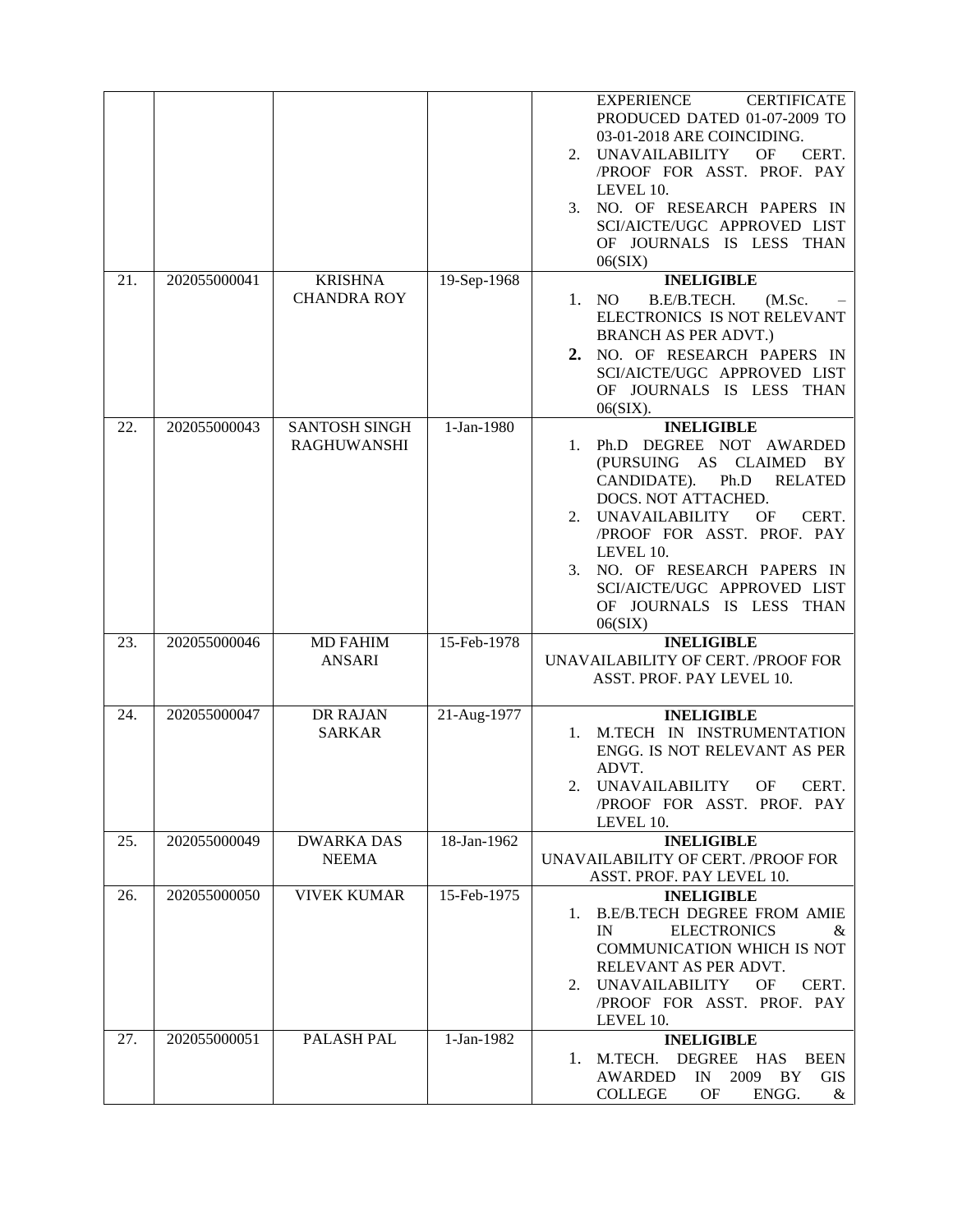|     |              |                                       |             | <b>CERTIFICATE</b><br><b>EXPERIENCE</b><br><b>SAROJ</b><br><b>ISSUED</b><br>BY.<br><b>MOHAN</b><br>INSTITUTE OF TECH. IS DATED<br>AUGUST 2006 TO SEPT 2015<br>(WHICH COINCIDES WITH EACH<br>OTHER).<br>2. JOURNALS NOT ATTACHED.<br>3. UNAVAILABILITY<br>OF<br>CERT.<br>/PROOF FOR ASST. PROF. PAY<br>LEVEL 10.                                                                                                                        |
|-----|--------------|---------------------------------------|-------------|----------------------------------------------------------------------------------------------------------------------------------------------------------------------------------------------------------------------------------------------------------------------------------------------------------------------------------------------------------------------------------------------------------------------------------------|
| 28. | 202055000052 | <b>AMARJEET SINGH</b>                 | 1-Aug-1962  | <b>INELIGIBLE</b><br>M.TECH<br>IN<br><b>ENERGY</b><br>1.<br>MANAGEMENT WHICH IS NOT<br>RELEVANT FOR EE BRANCH.<br><b>POST</b><br>Ph.D<br><b>EXPERIENCE</b><br>2.<br>CERTIFICATE NOT SUBMITTED.<br>JOURNALS NOT ATTACHED.<br>3.<br><b>UNAVAILABILITY</b><br>OF<br>CERT.<br>4.<br>/PROOF FOR ASST. PROF. PAY<br>LEVEL 10.                                                                                                                |
| 29. | 202055000053 | <b>MUKESH KUMAR</b><br><b>KUMAWAT</b> | 15-Mar-1977 | <b>INELIGIBLE</b><br>M.TECH. DEGREE AWARDED IN<br>1.<br>2008 BY GSIT & SC. INDORE &<br>EXP. CERT. ISSUED BY LNCT<br>INDORE IS DATED 27-07-2005 TO<br>31-07-2008 (M.TECH. DURATION &<br><b>EXPERIENCE</b><br><b>DURATION</b><br>COINCIDING).<br>UNAVAILABILITY<br>OF<br>CERT.<br>2.<br>/PROOF FOR ASST. PROF. PAY<br>LEVEL 10.<br>NO. OF RESEARCH PAPERS IN<br>3.<br>SCI/AICTE/UGC APPROVED LIST<br>OF JOURNALS IS LESS THAN<br>06(SIX) |
| 30. | 202055000056 | PANKAJ KUMAR                          | 15-Jan-1968 | <b>INELIGIBLE</b><br>UNAVAILABILITY OF CERTIFICATES/<br>PROOF AT POST Ph.D LEVEL                                                                                                                                                                                                                                                                                                                                                       |
| 31. | 202055000060 | <b>SANJAY KUMAR</b><br><b>MAURYA</b>  | 8-Sep-1974  | <b>INELIGIBLE</b><br>1. M.TECH. IN DIGITAL SYSTEM IS<br>NOT RELEVANT AS PER ADVT.<br>UNAVAILABILITY<br>ΟF<br>2.<br><b>CERT./PROOF FOR</b><br>ASST. PROF.<br>PAY LEVEL 10                                                                                                                                                                                                                                                               |
| 32. | 202055000064 | <b>RAM SAGAR</b><br><b>SINGH</b>      | 3-Jul-1963  | <b>INELIGIBLE</b><br>NO RESEARCH PUBLICATIONS.<br>1.<br>UNAVAILABILITY OF POST<br>2.<br>Ph.D EXPERIENCE CERT.                                                                                                                                                                                                                                                                                                                          |
| 33. | 202055000072 | <b>JYOTIRMAYEE</b><br><b>DALEI</b>    | 12-Jun-1979 | <b>INELIGIBLE</b><br>NO ADEQUATE EXP. AS PER ADVT.<br>1.<br>NO. OF RESEARCH PAPERS IN SCI/<br>2.<br>AICTE/UGC APPROVED<br><b>LIST</b><br>OF<br>JOURNALS IS LESS THAN 06(SIX).<br>3. UNAVAILABILITY OF CERT. /PROOF<br>FOR ASST. PROF. PAY LEVEL 10                                                                                                                                                                                     |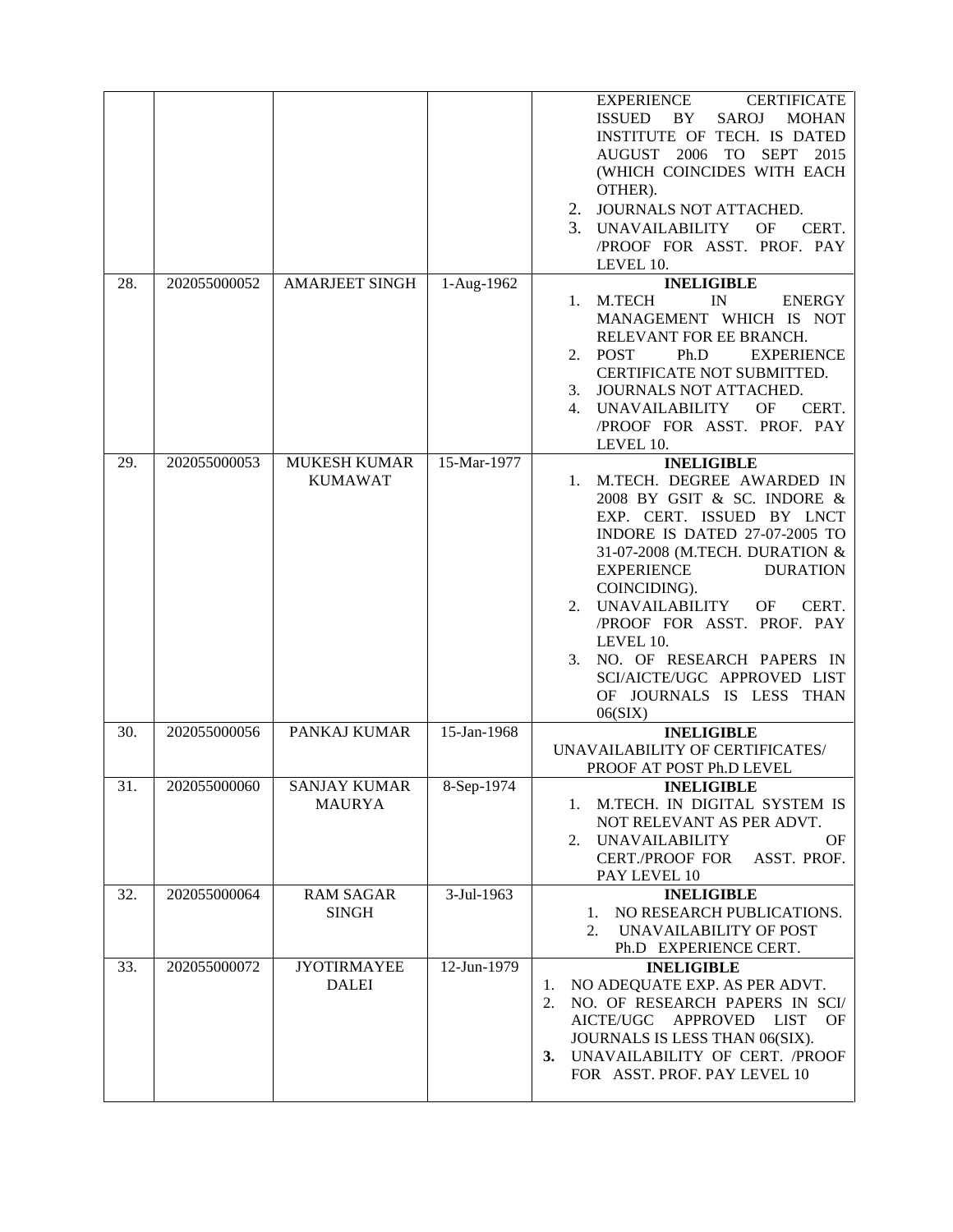| 34. | 202055000077 | PANKAJ KUMAR                         | 7-Sep-1970  | <b>INELIGIBLE</b><br><b>HAVING</b><br>1. NOT<br>B.E./B.TECH.<br>DEGREE IN RELEVANT BRANCH<br>AS PER ADVT.<br>2. NO. OF RESEARCH PAPERS IN<br>SCI/AICTE/UGC APPROVED LIST<br>OF JOURNALS IS LESS THAN<br>06(SIX).<br>3. UNAVAILABILITY<br>OF<br>CERT.<br>/PROOF FOR ASST. PROF. PAY                         |
|-----|--------------|--------------------------------------|-------------|------------------------------------------------------------------------------------------------------------------------------------------------------------------------------------------------------------------------------------------------------------------------------------------------------------|
| 35. | 202055000080 | VAMSI KRISHNA S                      | 20-Jul-1987 | LEVEL 10.<br><b>INELIGIBLE</b><br>NO ADEQUATE EXP. AS PER<br>1.<br>ADVT.<br>NO. OF RESEARCH PAPERS IN<br>2.<br>SCI/AICTE/UGC APPROVED LIST<br>OF JOURNALS IS LESS THAN<br>$06(SIX)$ .                                                                                                                      |
| 36. | 202055000083 | <b>RITAM HANSDA</b>                  | 17-Sep-1986 | <b>INELIGIBLE</b><br>NO Ph.D.<br>1.<br>NO ADEQUATE EXP. AS PER<br>2.<br>ADVT.<br>3. NO. OF RESEARCH PAPERS IN<br>SCI/AICTE/UGC APPROVED LIST<br>OF JOURNALS IS LESS THAN<br>$06(SIX)$ .                                                                                                                    |
| 37. | 202055000085 | <b>RAJESH ARYA</b>                   | 25-May-1979 | <b>INELIGIBLE</b><br>UNAVAILABILITY OF CERT. / PROOF FOR<br>ASST. PROF. PAY LEVEL 10                                                                                                                                                                                                                       |
| 38. | 202055000086 | <b>SANJEET KUMAR</b><br><b>SINHA</b> | 5-Jan-1981  | <b>INELIGIBLE</b><br>IN ELECTRONICS<br>B.TECH.<br>1.<br>$\alpha$<br>COMMUNICATION & M.TECH. IN<br><b>MICROELECTRONICS</b><br><b>IS</b><br><b>NOT</b><br>RELEVANT BRANCH AS<br>PER<br>ADVT.<br><b>UNAVAILABILITY</b><br>OF<br>CERT.<br>2.<br>/PROOF FOR ASST. PROF. PAY<br>LEVEL 10.                        |
| 39. | 202055000088 | <b>NAYAN KUMAR</b>                   | 7-Jul-1987  | <b>INELIGIBLE</b><br>1. NO ADEQUATE EXP. AS PER<br>ADVT.<br>2. EXP. CERT. FROM COMPETENT<br>AUTHORITY NOT ATTACHED,<br>3. UNAVAILABILITY<br><b>OF</b><br>CERT./PROOF FOR ASST. PROF.<br>PAY LEVEL 10.                                                                                                      |
| 40. | 202055000089 | <b>SANJAY KUMAR</b><br><b>SINHA</b>  | 19-Feb-1966 | <b>INELIGIBLE</b><br>1. UNAVAILABILITY<br><b>OF</b><br><b>CERT./PROOF FOR</b><br>ASST. PROF.<br>PAY LEVEL 10.<br>2. EXP. CERT. FROM COMPETENT<br>AUTHORITY NOT ATTACHED.<br>3. EXPERIENCE CONCERNED WITH<br><b>GALGOTIA</b><br><b>UNIVERSITY</b><br>&<br>AMITY UNIVERSITY HAS NOT<br><b>BEEN SUBMITED.</b> |